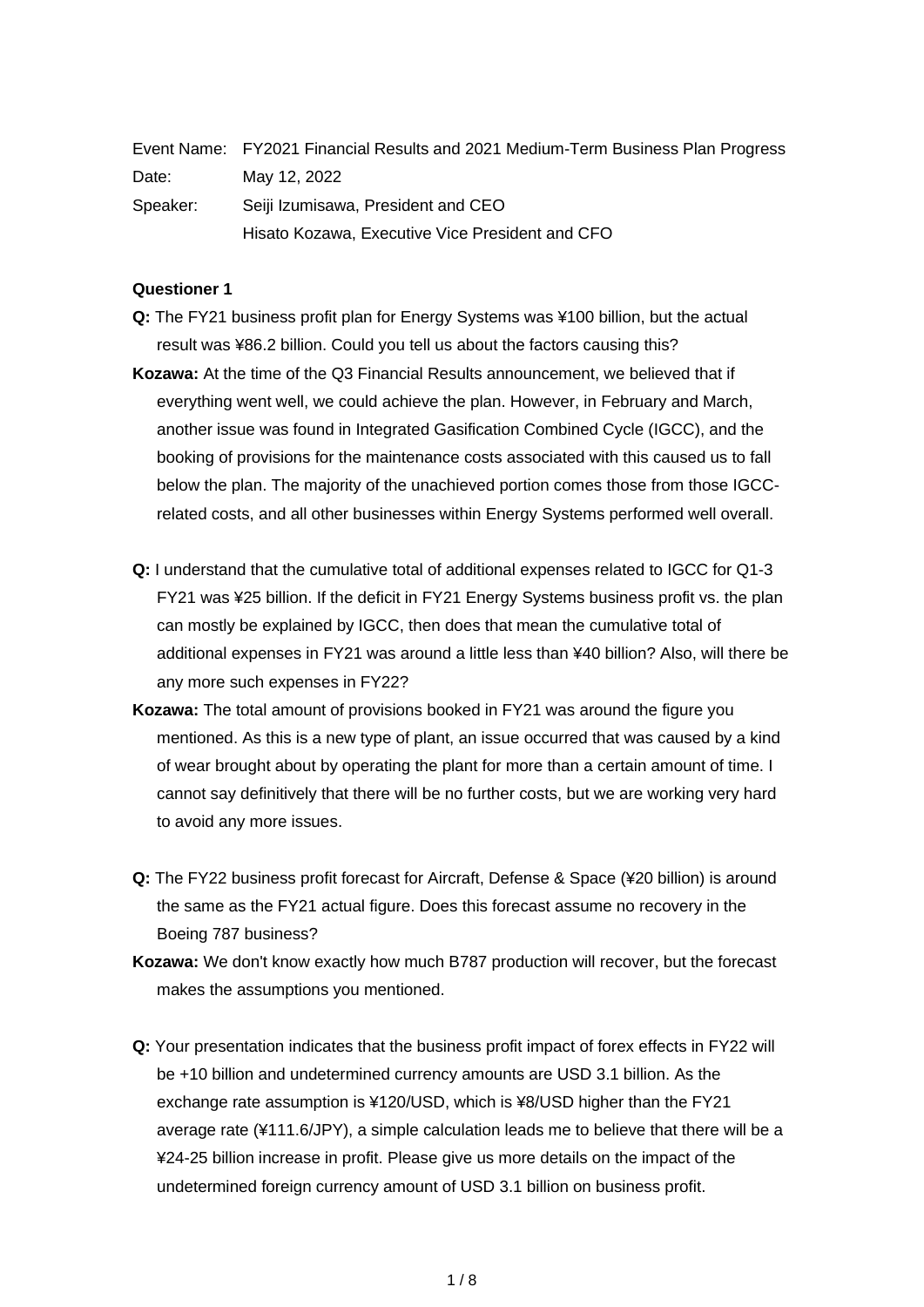**Kozawa:** Of the USD 3.1 billion, business profit exposure is roughly half, or around USD 1.5-1.6 billion. If you assume around an ¥8 devaluation of the yen, this amount would be a little more than ¥10 billion.

#### **Questioner 2**

- **Q:** In Energy Systems, the difference between FY21 actual business profit and the FY22 forecast can basically be explained by the absence of additional IGCC costs. Due to market recovery in Aero Engines, I think profit should be a little higher. Could you explain the FY22 revenue and profit forecasts in each of the Energy Systems subsegments?
- **Kozawa:** In addition to the recovery associated with a decrease in IGCC additional costs, we also expect to see a certain amount of increase in profit in Aero Engines. That said, we project a YoY decrease in revenue in Steam Power excluding IGCC in FY22. We expect that this will be offset by an increase in after-sales service revenue, but excluding the recovery in IGCC, Steam Power overall will show a decrease in profit. In the end, we are hoping that business profit in Energy Systems as a whole will exceed the forecast.
- **Q:** During the 2021 Medium-Term Business Plan (MTBP) Progress presentation, New Mobility & Logistics was reconceptualized as Smart Infrastructure. Has there been any change to the positioning of New Mobility & Logistics? Please also explain the background of this reconceptualization. Also, how does the current level of focus on Smart Infrastructure compare to that of the energy supply area?
- **Izumisawa:** There are two main reasons for redefining New Mobility & Logistics as Smart Infrastructure.

First, there was an issue with the name, as the word "mobility" brings to mind cars or other vehicles, which doesn't match the area in which we are working. Second, as we moved forward with MISSION NET ZERO, which we announced last October, we found that it was easier to understand if we explained our Carbon Neutrality initiatives as being focused on the energy supply and use areas. Since we felt this approach makes our company's direction clearer, we have decided to reframe New Mobility & Logistics in this way.

In the Smart Infrastructure space, we have made progress with several Proofs of Concept (PoC) over the past year. We are collaborating with our customers in this area to develop solutions and establish new businesses. We have already commercialized highly maneuverable forklifts and natural refrigerant chillers as individual products, but we are now focusing on combining these and other products to create new solutions. We expect that this will lead to concrete business inquiries in the future.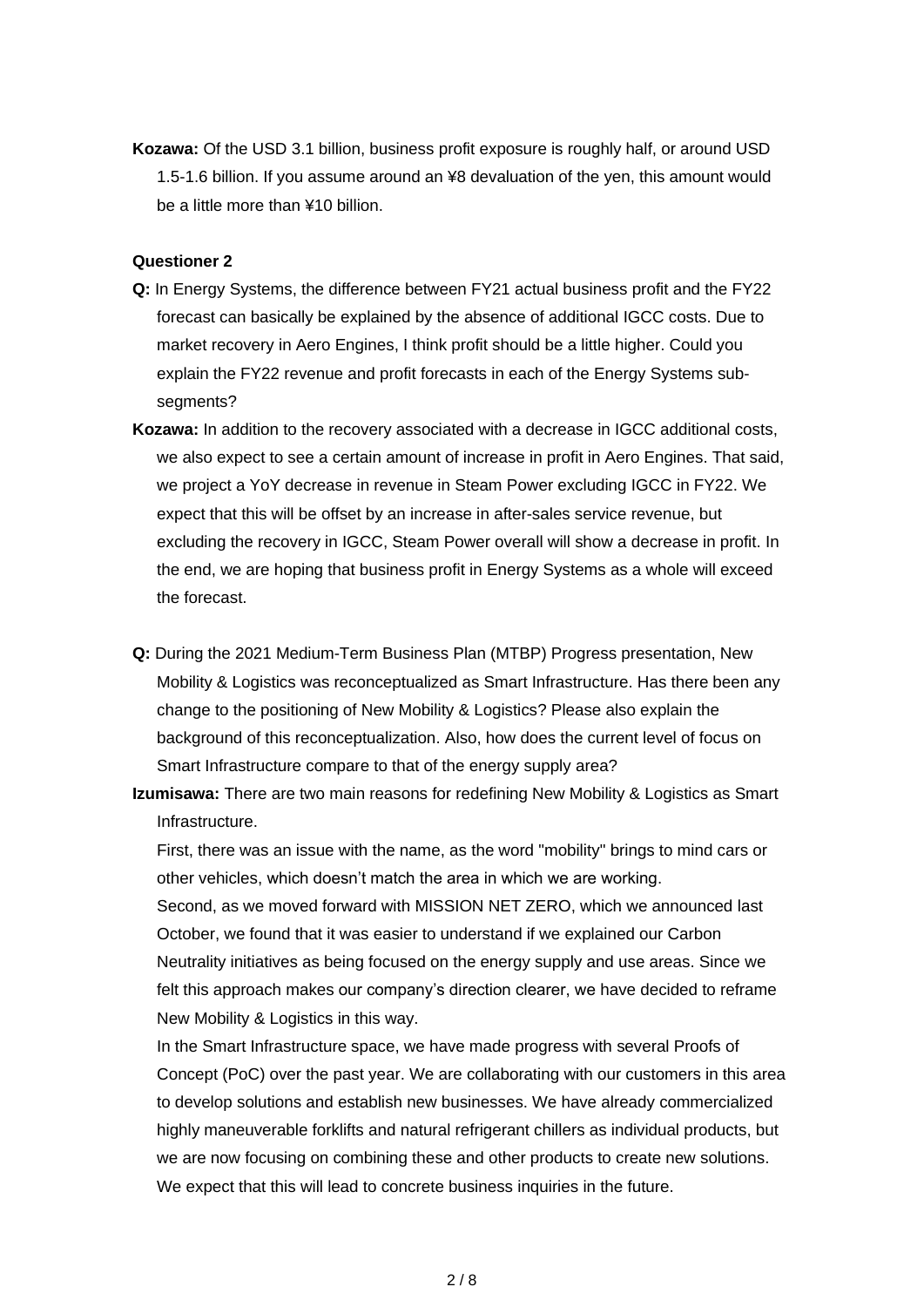#### **Questioner 3**

- **Q:** Growth investment increased by ¥10 billion from FY20 to FY21, and it will further increase by ¥20 billion in FY22. Please provide a breakdown of investment amounts by target area.
- **Kozawa:** Growth investment will increase by ¥30 billion from FY20 to FY22, with money going to R&D, PoC, and business development. We are planning a certain amount of investment in business development. Targets for investment include our growth areas, the Energy Transition and Smart Infrastructure. Data center projects are another target area.
- **Izumisawa:** To provide some additional information on growth investments, focuses in the Energy Transition space are mainly hydrogen and CO<sup>2</sup> Capture, Utilization, and Storage (CCUS). In the Smart Infrastructure space, we are investing in software and solutions development.

We will pursue development alone in areas where we can. In areas such as  $CO<sub>2</sub>$ utilization and hydrogen production, where standard methods are not yet established, we will invest in start-ups and work together with them to establish new businesses.

- **Q:** There were many asset management projects in FY21, but the FY22 profit variance analysis shows -¥20 billion. Does this mean that you are expecting no asset management gains in FY22-23?
- **Kozawa:** The actual amount of asset management gains in FY21 was around ¥37 billion. The forecast for FY22 is between ¥15-20 billion, a difference of -¥20 YoY. The actual number may be higher than this. In FY23 and beyond, we will implement asset sales in a phased manner, taking into account our own preparations and the appropriate timing.
- **Q:** In which segments will you invest ¥30 billion over the next two years? Also, will investment increase in FY23 over FY22?
- **Kozawa:** Rather than investing in individual segments, our Growth Strategy Office acts as a hub and makes investments together with related segments. We are not planning to change the current level of R&D and start-up investments. That said, there may be a slight increase when considering M&A, so there is room for investment to increase in FY23 and beyond.
- **Q:** You explained that you are making good progress on the 2021 MTBP. In terms of ROE and profit level, it seems that it will be difficult to achieve 2021 MTBP targets unless you make another significant jump from the FY22 forecast in FY23. Of course, many unforeseen factors have come about since the 2021 MTBP was originally formulated, such as the Russia/Ukraine conflict and materials cost inflation. Could you please tell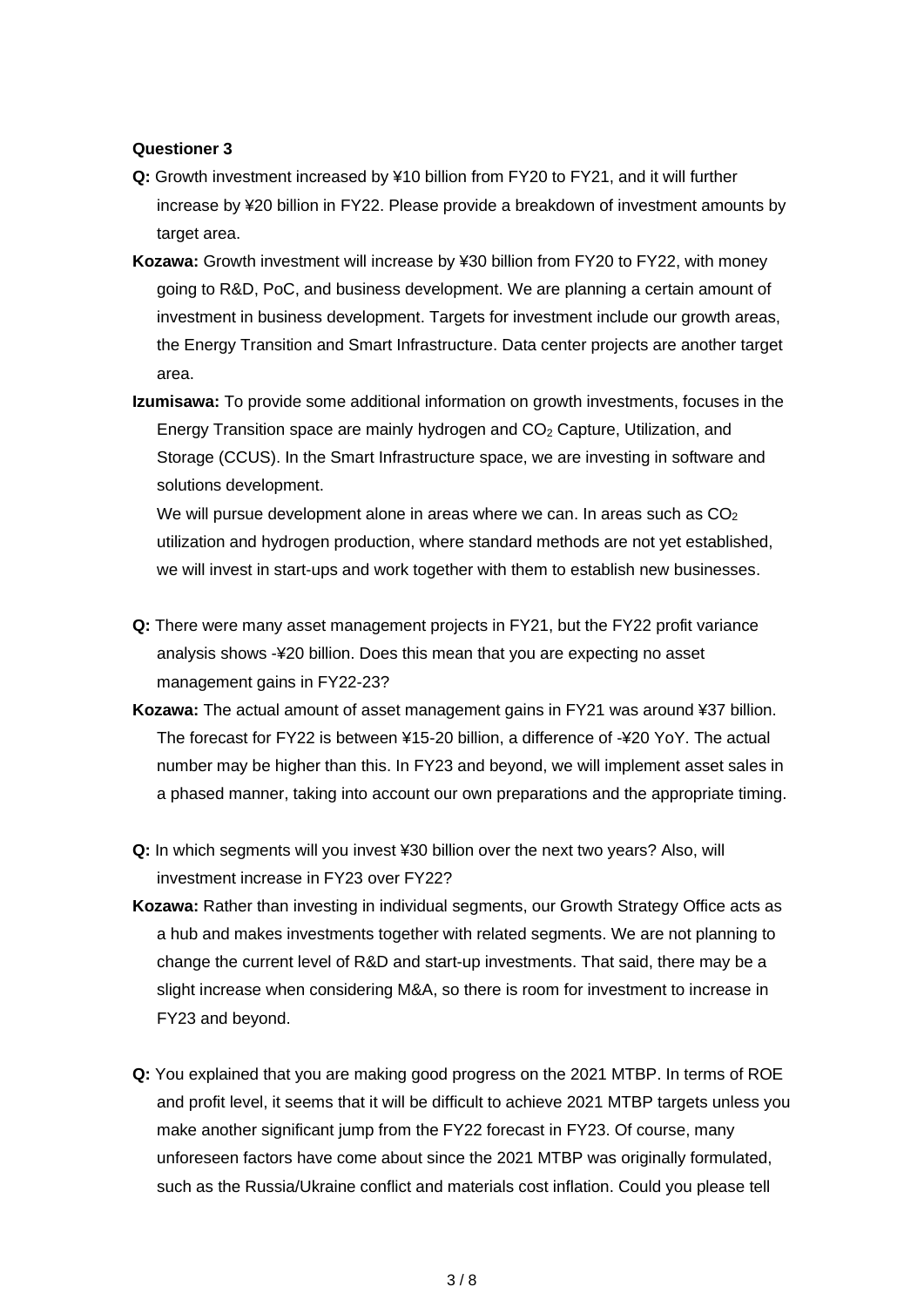us how likely each major segment is to achieve these targets? Please also share with us Management's level of confidence in this and what some risks might be.

- **Izumisawa:** The probability that Logistics, Thermal & Drive Systems will achieve its targets is high, although this will depend on economic trends. I think that the business will show solid progress given the current circumstances. There is some uncertainty in the Aero Structures business, so I think we will have to wait and see how the economy and air travel demand recover. In some cases, we may have to consider recovery measures as well. In Energy Systems, I believe that Nuclear Power will show good progress as well, including in profit margins. Gas Turbine Combined Cycle (GTCC) is also firm. However, I think that risk remains in the decline in Steam Power and the resolution of various technical issues in IGCC. Based on recent national security trends in Japan, performance in Defense will be in line with the plan or even better.
- **Q:** Is it correct to understand that 1) the FY21 results were quite difficult for the first year of the 2021 MTBP, but additional expenses in IGCC projects were the main cause of this; and 2) excluding the impact from IGCC, the 2021 MTBP can be achieved?
- **Izumisawa:** Although there were some additional costs in IGCC, we were able to achieve and in some cases even exceed our plan for FY21. Our results in FY21 would have been even better without these IGCC costs, but I think we performed very well in FY21. We also believe that the 2021 MTBP can be achieved.

Moreover, we are aiming to expand Steam Power after-sales service this year. In the Aero Structures business, we have factored some amount of risk into our current plan. If the market recovers, then we will benefit from it, but even if recovery is delayed, I think we will still be able to achieve the plan. We are now entering a phase where we will reap the rewards of past efforts to strengthen our organizations and increase profitability, which were carried out from 2H FY20 through FY21. I believe that we will see those results in FY22.

## **Questioner 4**

- **Q:** Please let me know how much impact was seen in FY21 from materials and logistics cost inflation and semiconductor shortages. Please also provide a breakdown of the impact on the FY22 forecast (+¥10 billion).
- **Kozawa:** The total impact in FY21 (-¥40 billion) was the net of negative impact (-¥50 billion) and upside from price increases (+¥10 billion). In FY22, we estimate +¥30 billion in upside from price increases and -¥20 billion in additional downside from materials cost inflation, which gives us a total of +¥10 billion in impact.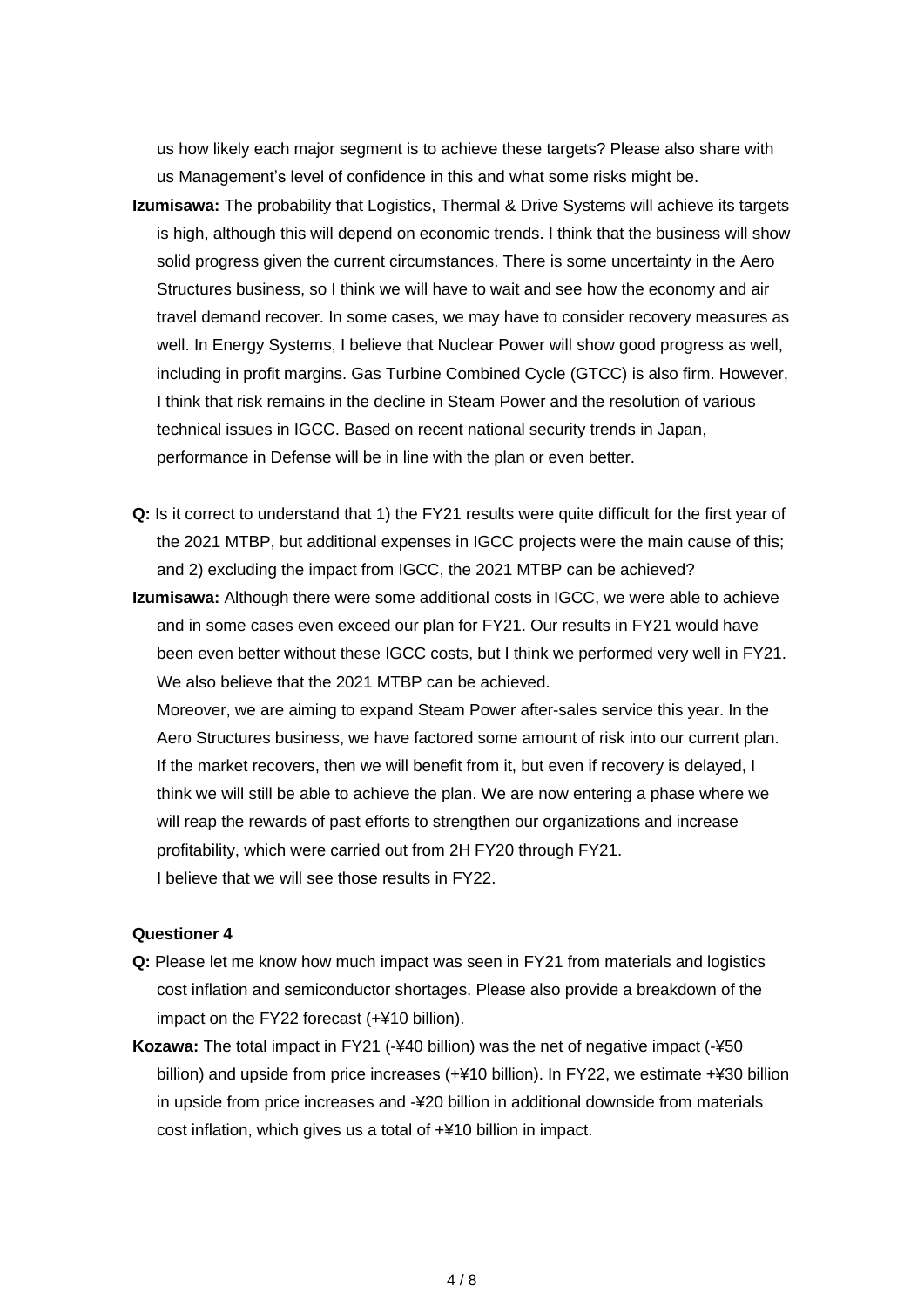- **Q:** In FY21, you booked orders for 16 large gas turbines. Please let us know your target for unit orders in FY22 and the latest trends in customer demand. Also, in the case that demand increases, how much manufacturing capability do you have?
- **Kozawa:** We are currently projecting orders for the same number of units as in FY21 (16 units) in FY22. We have enough manufacturing capacity to accommodate more orders than this. However, procuring materials and other processes require a significant amount of lead time.
- **Q:** Please let us know your progress toward your new business revenue target (¥100 billion in FY23), including FY21 actual and the forecast for FY22. Please also let me know how you view this progress.
- **Izumisawa:** Feasibility studies inquiries for CO<sub>2</sub> capture account for 27 million tons per year of capture, which converted to market value is around ¥200 billion. It is difficult to predict how much of this will become direct business for us. Also, since actual order amounts will vary widely, it's difficult to make accurate business size projections at this moment. The size of business in FY23 will be determined by the number of projects that we are able to book through inquiries we are working on now, as well as the number of bookings for compact, modular  $CO<sub>2</sub>$  capture systems for hard-to-abate industries (sectors where  $CO<sub>2</sub>$  emissions reduction is difficult).

In Smart Infrastructure, as e-commerce expands, there is increased need for flexible warehouse operations. We also have customers with manufacturing plants who want to change their products seasonally, and we are seeing a positive response to our efforts to facilitate logistics in this area. Also, the validation testing of container type data centers is an interesting undertaking, although it may not result in orders in the short term.

**Q:** How much revenue do you expect to achieve in FY22 against the revenue target for FY23 (¥100 billion)?

**Izumisawa:** We are aiming for around 20-30% of the target.

**Q:** If your target for the current fiscal year is 20-30%, will the rest come in FY23? **Izumisawa:** If we are able to book orders, revenue recognition will probably begin in 2H FY22. We do not expect to see half of the revenue in each of FY22 and FY23, but rather it would start low in 2H FY22 and increase into FY23.

# **Questioner 5**

**Q:** Regarding gas turbine order intake, you mentioned at the Q3 Financial Results briefing that the number of unofficial confirmations from customers for FY22 were in the double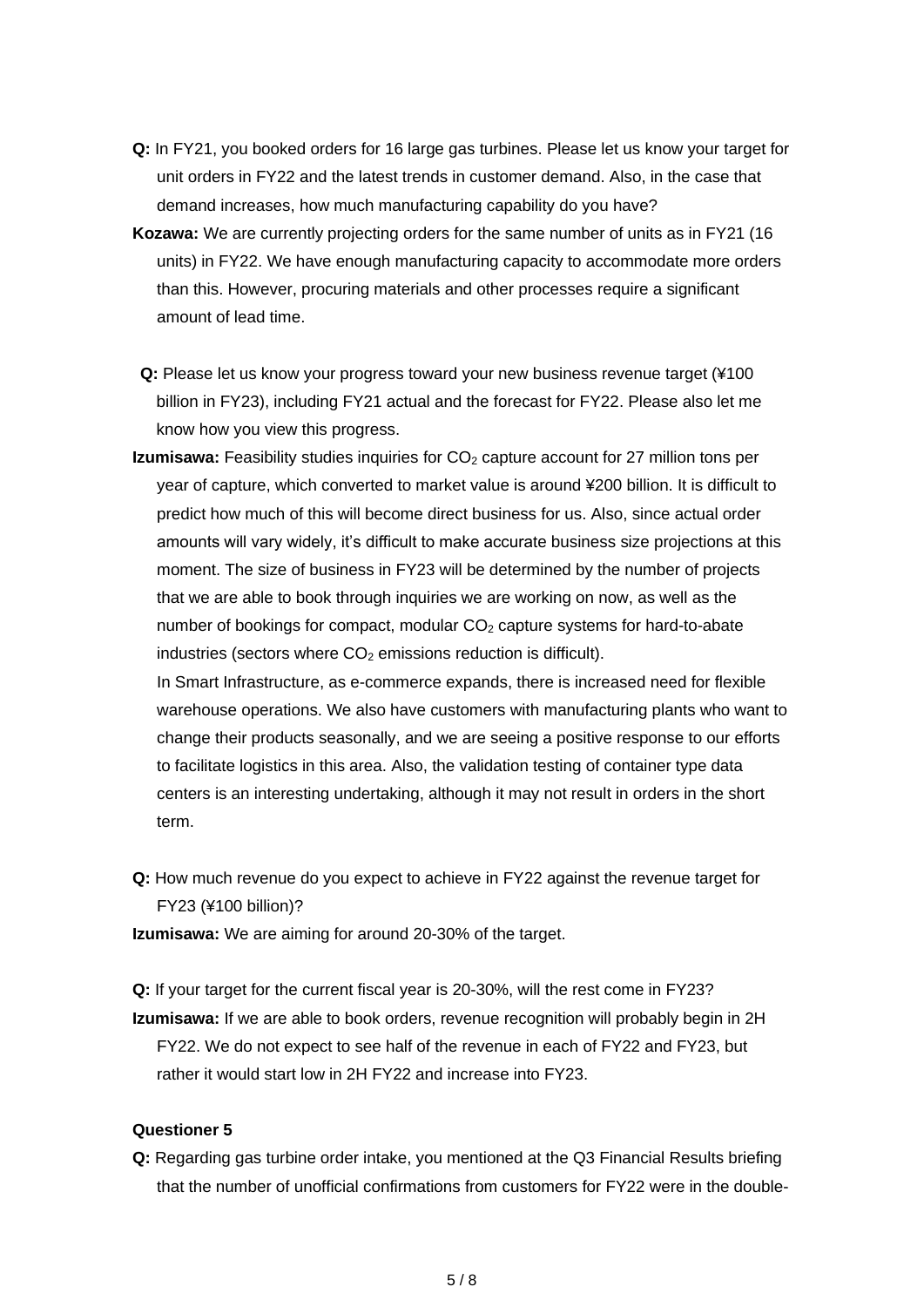digit range or higher. Compared to that time, have you seen an increase in the number of unofficial confirmations? Are inquiries increasing as well?

- **Kozawa:** I don't believe that the number of unofficial confirmations has changed much, and they remain in the double-digit range. The number of inquiries hasn't changed over the last 2-3 months either.
- **Q:** Please explain the relationship between the value of CO<sub>2</sub> capture (¥200 billion) corresponding to the  $CO<sub>2</sub>$  capture volume of feasibility study inquiries (27 million tons) and revenue levels for plant construction.
- **Izumisawa:** The value of CO<sub>2</sub> capture I mentioned, ¥200 billion, was calculated by multiplying the cost to capture 1 ton of  $CO<sub>2</sub>$  by the capture volume (27 million tons/year). However, it isn't realistic to expect us to construct all of these plants with our resources alone. I imagine that there will be cases where we are directly involved in constructing  $CO<sub>2</sub>$  capture facilities, while there will also be cases where we provide licenses to third parties or develop business through CO2NNEX (a digital platform aiming to visualize the distribution of  $CO<sub>2</sub>$  within the value chain and link  $CO<sub>2</sub>$  emitters with utilization providers). Given this context, we cannot provide specific monetary amounts at this time. That said, although we are unsure as to how exactly we will participate in these projects, we would like to achieve ¥50 billion in orders or revenue in FY23.
- **Q:** Have you already received orders for data center projects? You mentioned that your revenue target for data center-related business in FY26 is around ¥40 billion. Could you let us know around how much revenue you expect in FY23?
- **Izumisawa:** We have not received any orders yet. We recently conducted a test at Yokohama Hardtech Hub (YHH) where we achieved a higher than expected reduction in power consumption using an innovative cooling method. How we commercialize this in the future will be key.

We already have a high market share in turbo chillers for large data centers, which is already being realized as revenue. We have also delivered many engines for data centers.

There are increasing needs from customers who, seeking higher data speeds, want to place compact, distributed data centers close to their customers instead of building large, centralized data centers. We believe that micro data centers can address these needs, and we are now pursuing development in this area.

**Q:** Are these efforts mainly taking place in Japan, or are you planning to expand to the U.S. and other countries?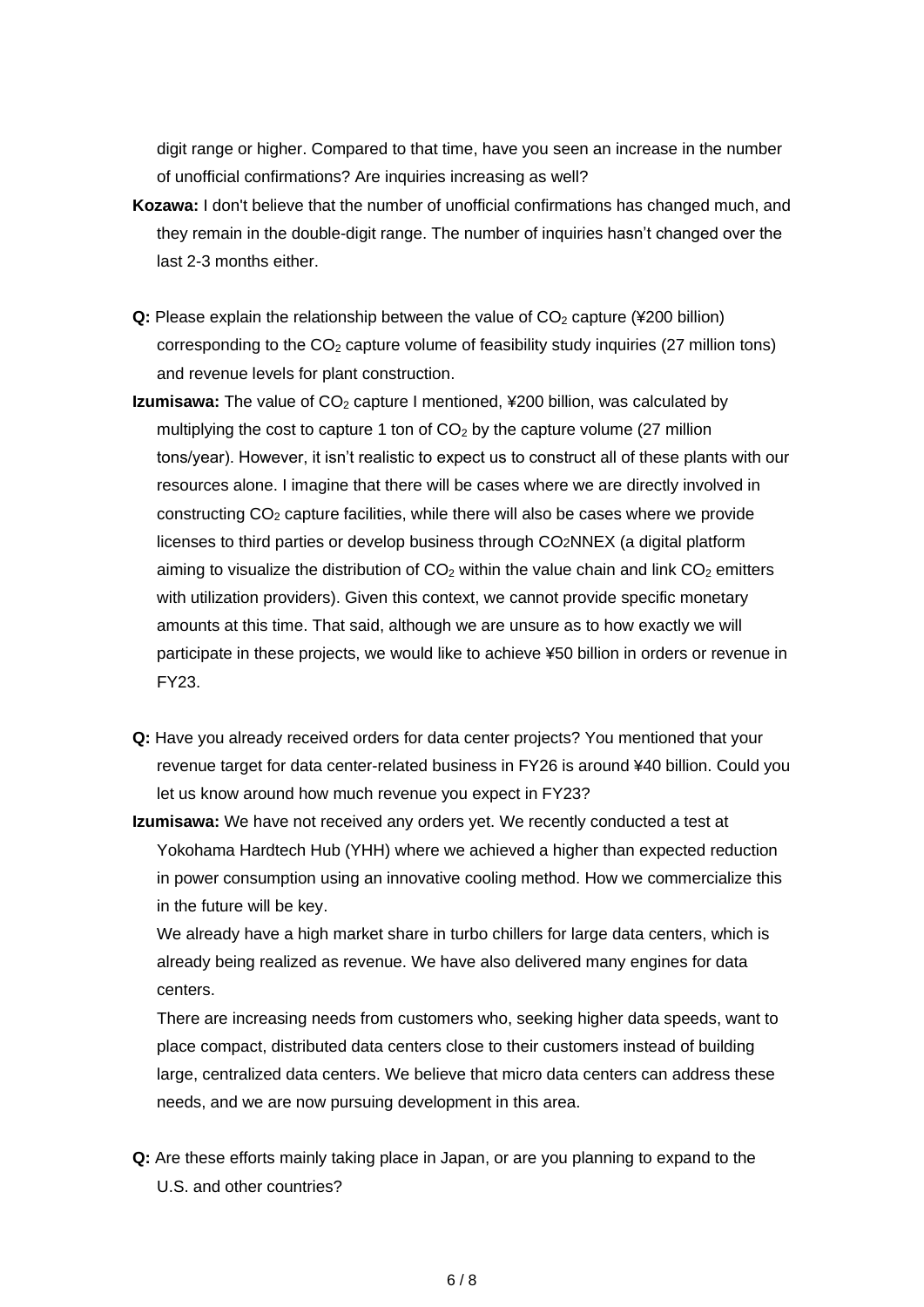**Izumisawa:** We are also looking to expand to the U.S. and Southeast Asia. Moreover, we already sell engines for use in data centers all over the world.

### **Questioner 6**

- **Q:** Have there been any changes in inquiries for LNG, nuclear power, hydrogen, ammonia, or CCUS related to the EU Taxonomy or the Russia/Ukraine situation?
- **Izumisawa:** I don't believe that there has been any noticeable change in inquiries, but I do feel that the tide is turning. For example, customer needs are increasing with the perspective of how to aim for Carbon Neutrality while using LNG as a transitional energy source. As a specific example, there are needs for gas turbines designed with LNG reforming or hydrogen fuel conversion in mind, as well as for  $CO<sub>2</sub>$  capture facilities for use in hard-to-abate industries. Customers are thinking about how to prepare for realistic paths to reduce  $CO<sub>2</sub>$ , and the idea is beginning to take hold that, rather than running a gas turbine with 100% hydrogen on day one, they can operate their plants transitionally with 30-50% hydrogen or another mix of ammonia and then gradually step up to completely carbon-free solutions. I'm seeing a positive response in these areas.
- **Q:** Is it correct to assume that the transition to hydrogen, ammonia, or CCUS will not lose steam in the short term due to increased customer demand for LNG and nuclear power?
- **Izumisawa:** My understanding is that the transition is not slowing down. Rather, there continues to be a strong desire for proposals with an eye to eventually realizing CO<sub>2</sub>free plants. I don't think there are any customers who think it would be a good idea to use only LNG without pursuing hydrogen, because actual implementation is still a ways off. I think there is a strong desire to invest in systems that are designed to accommodate mixed or 100% hydrogen firing.
- **Q:** Are all Pressurized Water Reactor (PWR) restart projects in Japan handled by MHI Group? Also, could you let us know MHI's role in Boiling Water Reactor (BWR) restarts and the scale of revenue generated by a single unit restart?
- **Izumisawa:** MHI Group will handle all PWR restart projects. As for BWRs, Specialized Security Facilities (SSFs) to handle security incidents have to be built before they can be restarted. The design for these SSFs is the same for both PWRs and BWRs, and we have already built a large number of these facilities for PWRs. As such, we are receiving requests for cooperation from electric power companies, and we are actively supporting them.

The scale of revenue involved in a restart project varies depending on the plant in question. In the lead up to a plant restart, inspections and safety screenings are